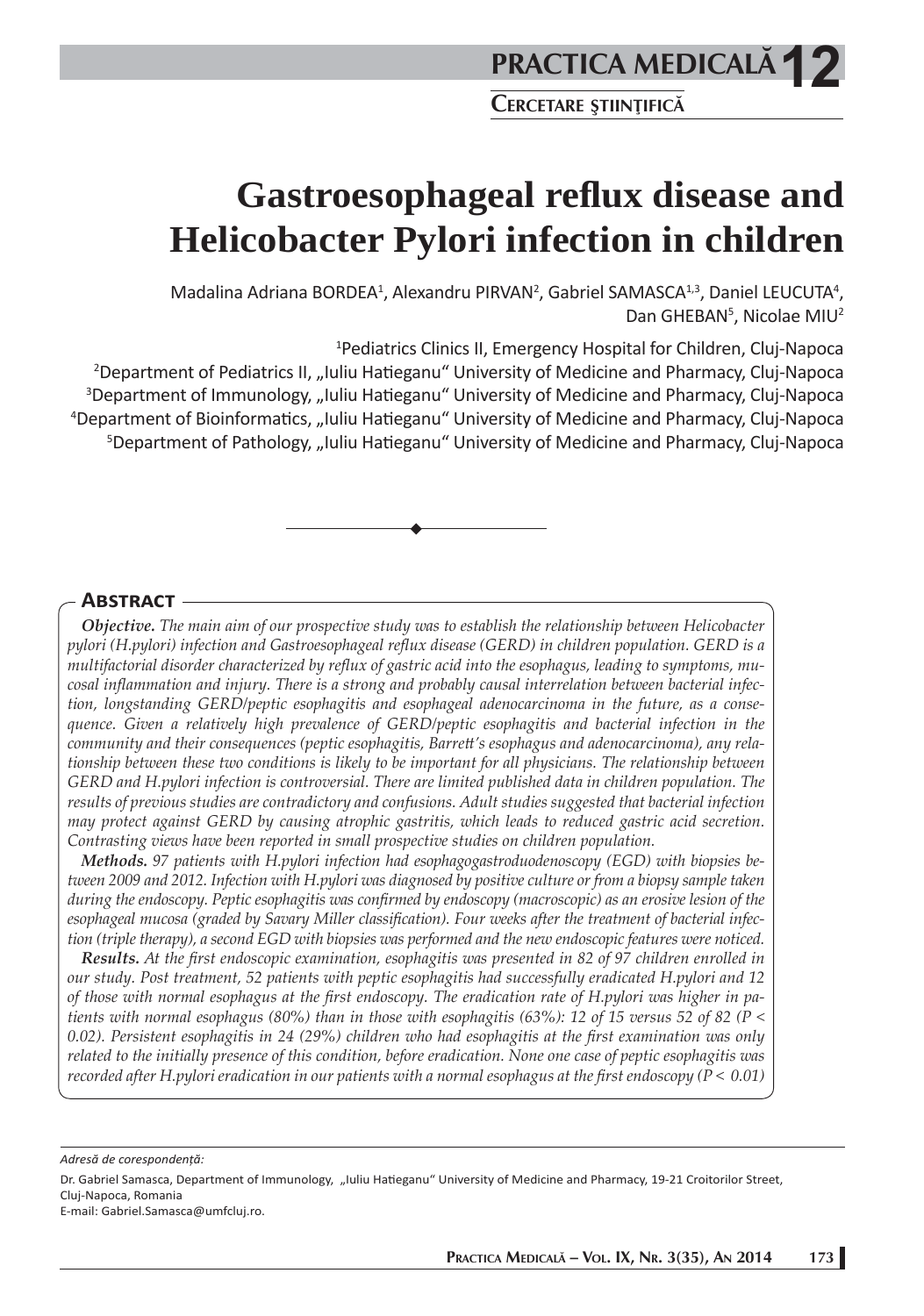*and no GERD's complications (esophageal stenosis, Barrett 's esophagus or gastric metaplasia) were observed during the study period in the group of patients with peptic esophagitis.* 

**Conclusion.** The findings suggest that treatment of H.pylori infection should be considered in children *with concomitant GERD. In light of these results, H.pylori eradication therapy is unlikely to either induce or exacerbate peptic esophagitis.* 

**Keywords:** relationship, H.pylori infection, GERD/peptic esophagitis, eradication, bacterial infection

## **BACKGROUNDS AND AIMS**

GERD is highly prevalent in the pediatric population. In the last years, a potential relationship between *H.pylori* eradication and GERD onset has been claimed. The relationship between GERD and *H.pylori* infection in children remains controversial. There are limited published data in children population. The results of previous studies are contradictory and confusions (1,2,3,4). Adult studies suggested that bacterial infection may protect against GERD by causing atrophic gastritis, which leads to reduced gastric acid secretion. It is well known, in adult population, that gastritis localized in the antrum is associated with hyperacidity, that could be a cause for esophagitis and the gastritis in the corpus, could protect the esophagus from erosions, being associated with hypoacidity. In conclusion, the main mechanism of GERD is the gastric acid hypersecretion, that develops after bacterial cure in adults patients with corpus-predominant gastritis. In addition, esophagitis onset after *H.pylori* eradication in duodenal ulcer or antral gastritis adult patients has been ascribed to a gastric acid hypersecretion, which could develop following body gastritis healing. Contrasting views on this issue have been reported in small prospective studies on children population. Intra-esophageal pH recording studies failed to demonstrated increased acid reflux and peptic esophagitis, following *H.pylori* eradication in children. In contrast, *H.pylori* appeared to be a risk factor for GERD in children. Few studies in children population, have noted positive association between *H.pylori* infection and GERD (5). In only one study, by Rosioru et al. (6), the prevalence of esophagitis was similar in children with GERD either with or without *H.pylori* infection (26% v 23%). Few esophageal manometric studies, in adult population, also suggest that bacterial eradication would reduce, rather than favor, acid reflux into the esophagus. Data of clinical studies would suggest that *H.pylori* eradication is not significantly associated with

GERD onset and some data suggesting also an advantage in curing the infection when esophagitis is already present in adults (3,4). If eradication of *H.pylori* is indeed associated with an increased incidence of GERD, the increasing use of *H.pylori* eradication could theoretically be responsible for an increased prevalence of GERD's complications like: peptic esophagitis, Barrett's esophagus and esophageal adenocarcinoma in the future, as a consequence. In conclusion, indications for *H.pylori* eradication require clarification in the young (3).

The main aim of our prospective study was to establish the relationship between *H.pylori* infection (as a potential pathogen factor) and GERD in children population. The purpose of this prospective study was to assess the incidence of peptic esophagitis and GERD's complications after eradication of the bacterial infection.

# **PATIENTS AND METHODS**

## **Patients**

All the children and adolescents who were referred for EGD to our clinic during a 4-years period (2009-2012) with typical symptoms of GERD were eligible for this prospective study if they had *H.pylori* infection at endoscopy, received treatment and underwent a second endoscopy to confirm eradication. Frequency Scale for the Symptoms of GERD (FSSG) score, a questionnaire evaluating the symptoms of GERD, was high. Five patients had no post treatment endoscopy. These patients were excluded from this study.

In total, 97 patients 3 to 18 years (mean age, 9.49 years) were included in the study. There were 55 girls and 42 boys. The clinical indications for EGD were as follows: feeding difficulties, vomiting, hematemesis, abdominal pain, increased seizure frequency or weight loss. None one patient at the time of first endoscopy was in treatment for GERD. The patients in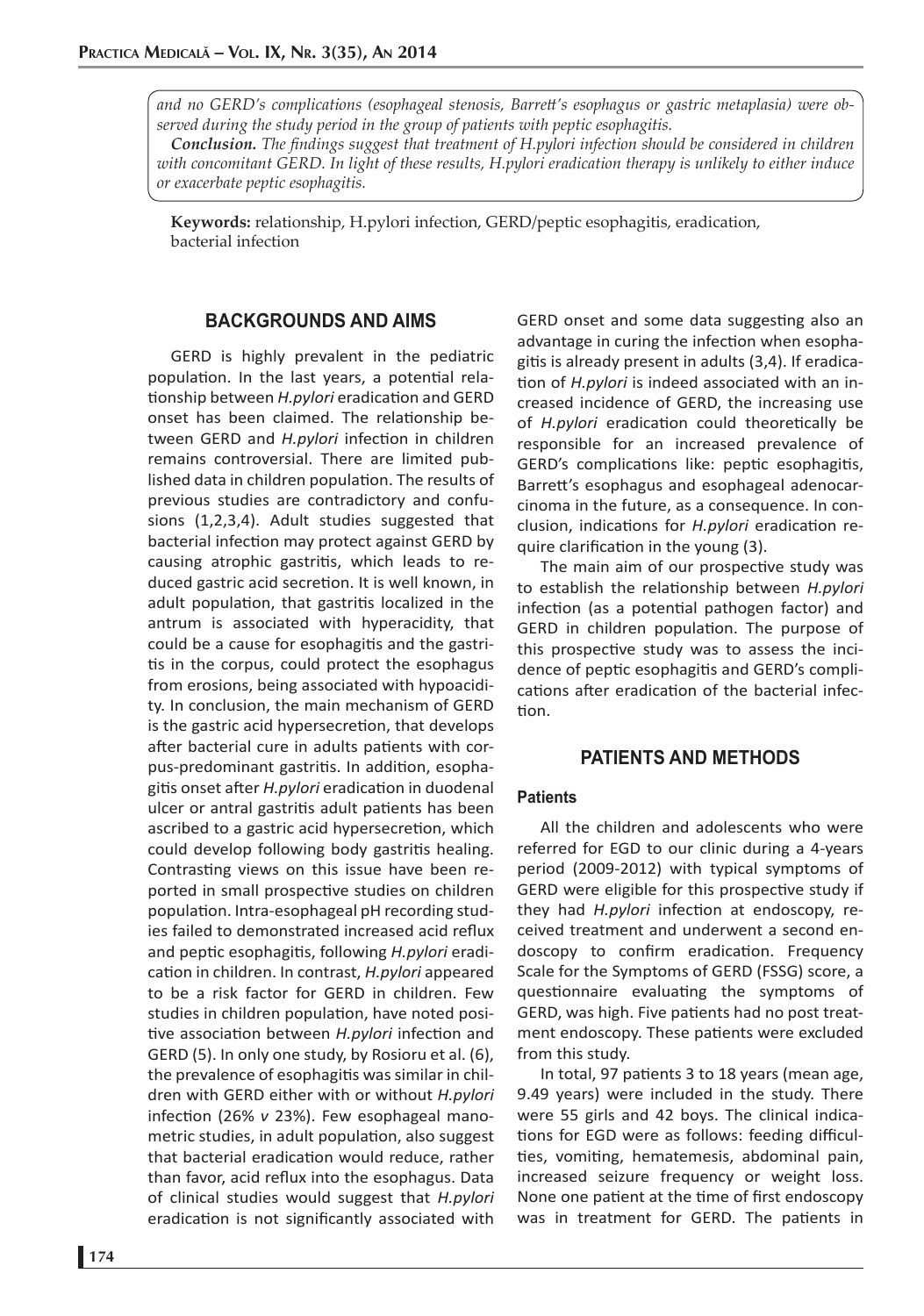treatment for GERD were not included in our study, as a consequence.

The patients excluded from the study were not different from the studied population with regard to age, gender ratio or presence of symptoms.

### **Endoscopy**

A first EGD was performed in all enrolled children. Reflux esophagitis was confirmed by endoscopy (macroscopic) as an erosive lesion of the esophageal mucosa. Peptic esophagitis was graded by Savary and Miller classification. Esophageal biopsies were not performed. Gastric biopsies (fundus and antrum) were made using a pediatric fibroscop. A second endoscopy was performed 4 weeks after the treatment (antibiotics and antisecretory drugs).

97 children were followed up for a mean of 3.5 months (range, 2-12 months). The study for every patient was terminated when *H.pylori* infection was eradicated. A third endoscopy was performed in those patients with persistent infection 4 weeks after the discontinuation of the second course of treatment (using antibiograms results).

#### **Bacteriologic study**

Infection was diagnosed by positive culture or from two gastric biopsies samples taken during the endoscopy one from the fundus and one from the antrum (7) who were immediately placed in saline buffer at 4°C and taken to the laboratory within 1 hour. Bacteriologic study consisted of microscopic examination of biopsies after gram staining, measurement of urease activity (colored reaction in liquid media after 1 hour and after 24 hours of incubation at 37°C) and bacterial culture of mucosal biopsies. Cultures were performed on Colombia agar medium with 10% horse blood, for 3 to 10 days under microaerobic conditions. (3). Children were considered infected when *H.pylori* was present by histologic evaluation or by positive culture from at least one sample. All enrolled patients had *H.pylori* infection. The eradication of infection was defined by negative findings in both bacterial culture and histologic examination. (3).

#### **Treatment**

All enrolled patients received 1 to 4 weeks of treatment with two or three drugs according to the current standards or according to observed sensitivity of the strains to antibiotics (amoxicillin, metronidazole or clarithromycin, and antisecretory drugs – proton pump inhibitors like esomeprazole) (8). Children with persistent infection at the second endoscopy underwent a second course of treatment using antibiograms results (3).

# **Ethics**

The procedures followed were in accordance with the ethical standards of the responsible committee on human experimentation and with the latest (2008) version of Helsinki Declaration of 1975.

### **Statistics**

Comparisons between esophagitis and H.pylori status were made by χ<sup>2</sup> analysis using Fisher exact test. A *P* value of < 0.05 was taken to indicate statistical significance.

# **RESULTS**

By definition, all of the 97 pediatric patients had *H.pylori infection* (positive histologic findings; positive cultures or both). At first endoscopy, 82 of 97 (84%) of the patients had peptic esophagitis (Fig. 1), graded by Savary and Miller classification. At first examination, 66 patients (81.99%) had peptic esophagitis grade I, 11 (14.40%) grade II, 2 (1.66%) grade III and 3  $(1.94%)$  grade IV (Fig. 2). I also mention that all patients had gastritis, but no evidence of ulcers or atrophic gastritis was found by histologic examination.

The mean age of the patients was 9.49 years (range, 3-18 years). There were 55 girls and 42 boys. After the first treatment course, *H.pylori* infection was eradicated in 52 patients with esophagitis. Eradication of *H.pylori* was obtained in 12 of 15 of those with normal macroscopic

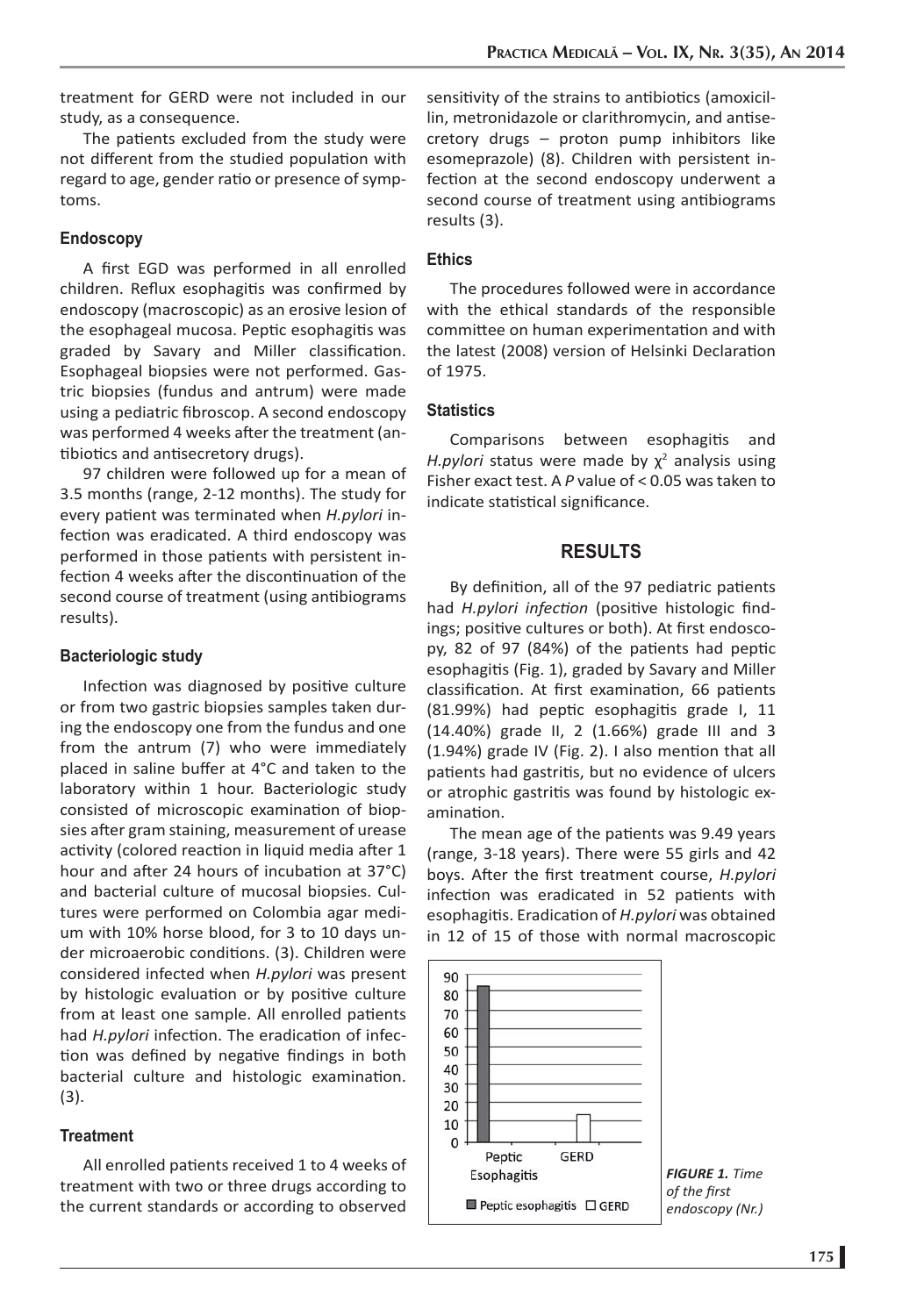

*FIGURE 2. Savary Miller Pepti c esophagiti s' classifi cati on initi ally (%)*

esophagus. All 15 patients still had a normal esophagus at the post-treatment EGD. The eradication rate of *H.pylori* was higher in patients with normal esophagus (80%) than in those with esophagitis (63%): 12 of 15 versus 52 of 82 ( P < 0.02) (Table 1). No GERD's complications (esophageal stenosis, Barrett's esophagus or gastric metaplasia) were observed during the study period. Esophagitis was still present in 24 of 82 (29%) patients who had esophagitis at the first endoscopic examination. Macroscopic healing of esophagitis was defined as complete epithelialization of all esophageal erosive lesions After the first treatment course, persistent esophagitis was noticed in 15 (18.29%) of those with peptic esophagitis grade I, in  $4$  (4.87%) of those with peptic esophagitis grade II and in all patients with severe esophagitis (grade III and IV) (Fig. 3). At the second endoscopy, the persistence of erosive esophagitis 4 weeks after the completion of treatment was significantly related to the presence of esophagitis before treatment: 24 of 82 versus 0 of 15.

**TABLE 1.** After the first treatment course H.pylori *eradicati on*

| $\vert$ Total (97) | H.pylori +   H.pylori - |    | Total |
|--------------------|-------------------------|----|-------|
| <b>BRGE</b>        |                         |    |       |
| Peptic esophagitis | 30                      | г٦ | 82    |

Children with persistent infection at the second endoscopy underwent a second course of treatment. After the second treatment course, H.pylori infection was eradicated 3 of 3 of those with normal esophagus and in 30 of 30 with esophagitis. After eradication had been obtained, all 3 patients with GERD still had a normal esophagus at the third EGD. Erosive esophagitis after bacterial eradication was observed at 5 patients at the same severity grade (2 grade III, 3 grade IV). Long-term follow-up data were



Grade | Grade II Grade III Grade IV *FIGURE 3. Evoluti on of pepti c esophagiti s aft er fi rst treatment course and Savary Miller classification (Nr.)* 

available for these 5 patients with severe esophagitis. Erosive esophagitis after bacterial eradication was observed in 5 of 24 patients with initial esophagitis compared with  $0$  of  $3$  in those without esophagitis, after third EGD. No relationship was found between the persistence of esophagitis and eradication of *H.pylori.* 

No case of de novo esophagitis was noted in the group of 15 patients with GERD, after *H.pylori* eradication (P<0,01).

# **DISCUSSION**

*H.pylori* is a clinically important pathogen with a well-known role in the etiology of gastritis or peptic ulcer disease in children and adults.

The presence of *H.pylori* on gastric mucosa is a well-established risk factor for atrophic or metaplastic gastritis, gastric lymphoma or gastric adenocarcinoma (10,11). By contrast, the relation between *H.pylori* infection and GERD's complications: esophagitis, Barrett's esophagus or esophageal adenocarcinoma is still not well understood until now with regards to children population (3,9).

The main aim of this study was to determine whether *H.pylori* eradication induces or worsens GERD in young. No GERD's complications were observed during the study (over a 4 years period).

Adult studies suggested that *H.pylori* infection may protect against GERD by causing atrophic gastritis, which leads to reduced gastric acid secretion (hypochlorhyidria). The rarity of atrophic gastritis in children (no cases were observed in our study) could be an explication (12).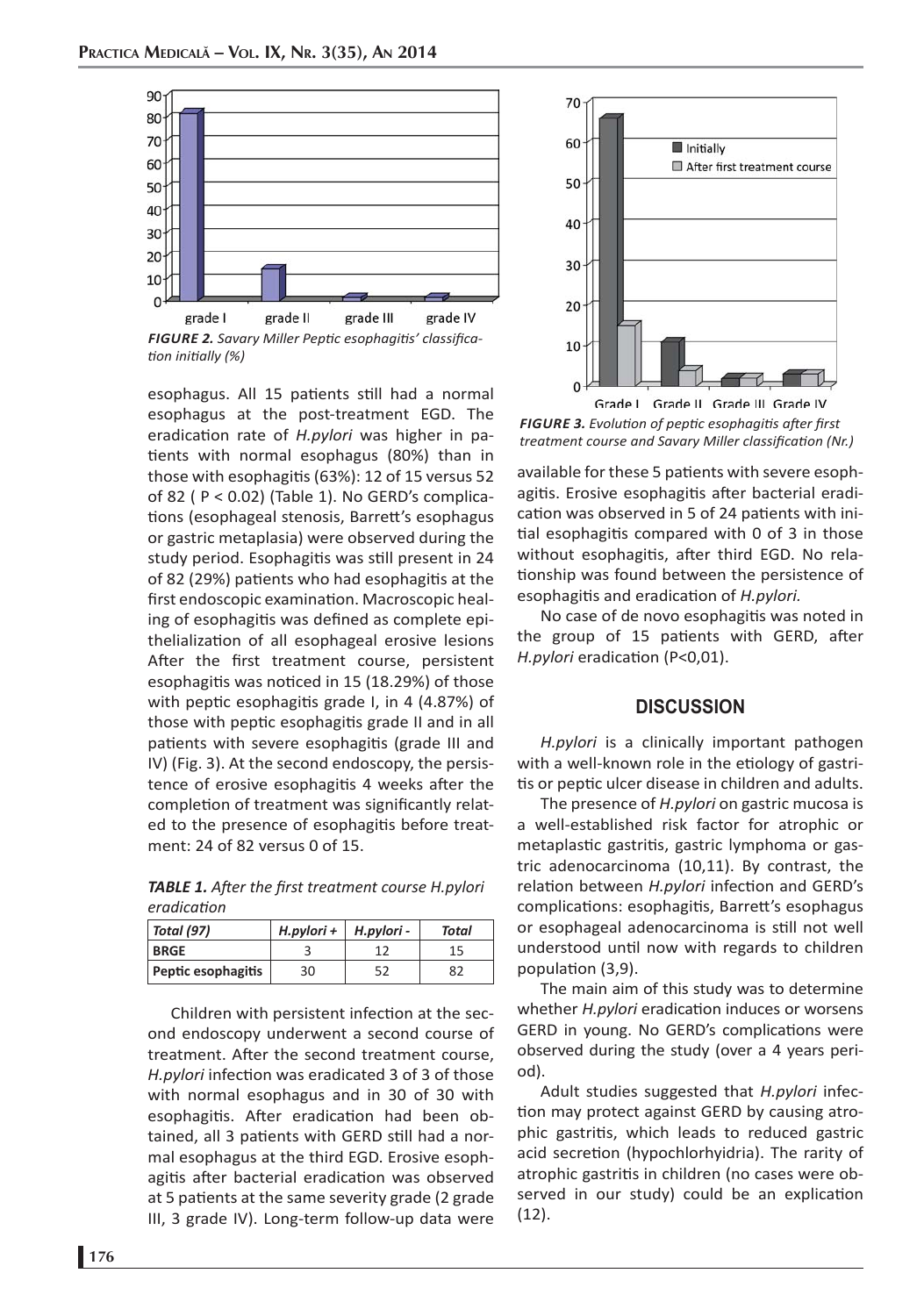Contrasting views on this issue have been reported in small prospective studies on children population. Few studies in children population, have noted positive association between *H.pylori* infection and GERD. In conclusion, the relationship between these two conditions remains controversial. (13-16)

In one of our study, performed on 361 children with typical symptoms of GERD during a 4 -years period, *H.pylori* infection was found in 97 patients. According to our study we suggest that *H.pylori* infection had a relatively high prevalence and peptic esophagitis is the *most common type of esophagitis in children (17,18).* 

Our study clearly shows an absence of association between *H.pylori* eradication and the occurrence of esophagitis. No case of de novo esophagitis was noted in the group of 15 patients with GERD, after *H.pylori* eradication The five cases of persistent esophagitis observed in our study probably can be explained by the tendency for esophagitis to be resistant to treatment. The persistence of esophagitis was significantly related to the presence of erosive esophagitis before treatment, but not to *H.pylori* status.

The last but not the least, several, placebocontrolled, clinical trials have been relatively recently summarized in a meta-analysis including near 4500 patients (19,20).

# **CONCLUSION**

The findings suggest that *H.pylori* infection eradication neither provokes nor worsens peptic esophagitis in children. However, we can not rule out the possibility of late relapse of esophagitis on long term follow-up. In this children population, treating the *H.pylori* infection had no negative consequence in the esophagus. No GERD's complications (esophageal stenosis, Barrett 's esophagus or gastric metaplasia) were observed during the study period in the group of patients with peptic esophagitis. Moreover, none one case of de novo esophagitis was noted in the group of 15 patients with GERD. In light of these results, *H.pylori* eradication therapy may be beneficial in children. Treatment of *H.pylori* infection, if indicated, may be given without the fear of aggravating reflux esophagitis In conclusion, indication for *H.pylori* eradication requires clarification in children. Data found that neither reflux symptoms nor erosive esophagitis develop following *H.pylori* eradication. A new metaanalysis could be very important.

$$
\overbrace{\hspace{4.5cm}}
$$

## **REFERENCES**

- **1. Koike T., Ohara S., Sekine H., Iijima K., Kato K., Shimosegawa T., et al.** Helicobacter pylori infection inhibits reflux esophagitis by inducing atrophic gastritis. *Am J Gastroenterol* 1999; 94: 3468-72.
- **2. Fallone C.A., Barkun A.N., Friedman G., Mayrand S., Loo V., Beech R., et al.** Is *Helicobacter pylori* eradication associated with gastroesophageal reflux disease? *Am J Gastroenterol* 2000; 95: 914-20.
- **3. Pollet S., Gottrand F., Vincent P., Kalach N., Michaud L., Guimber D., et al.**  Gastroesophageal reflux disease and Helicobacter pylori infection in neurologically impaired children: inter-relations and therapeutic implications.

*J Pediatr Gastroenterol Nutr* 2004; 38: 70-4.

**4.** 4. Moon A., Solomon A., Beneck D., Cunningham-Rundles S. Positive association between Helicobacter pylori and gastroesophageal reflux disease in children. *J Pediatr Gastroenterol Nutr* 2009; 49: 283-8.

- **5. Schwizer W., Thumshirn M., Dent J., Guldenschuh I., Menne D., Cathomas G., et al.** *Helicobacter pylori* and symptomatic relapse of gastro-oesophageal reflux disease: a randomised controlled trial. *Lancet* 2001; 357: 1738-42.
- **6. Rosioru C., Glassman M.S., Halata M.S., Schwarz S.M.** Esophagitis and *Helicobacter pylori* in children: incidence and therapeutic implications. *Am J Gastroenterol* 1993; 88: 510-3.
- **7. Koletzko S., Jones N.L., Goodman K.J., Gold B., Rowland M., Cadranel S., et al.**  Evidence-based guidelines from ESPGHAN and NASPGHAN for Helicobacter pylori infection in children. *J Pediatr Gastroenterol Nutr* 2011; 53: 230-43.
- **8. Ogata S.K., Godoy A.P., da Silva Patricio F.R., Kawakami E.** High Helicobacter pylori resistance to metronidazole and clarithromycin in Brazilian children and adolescents. *J Pediatr Gastroenterol Nutr* 2013; 56: 645-8.
- **9. McNamara D., O'Morain C. Gastrooesophageal reflux disease and H.** *pylori***: an intricate relation.** *Gut* 1999; 45: I13-7.
- **10. Alakkari A., Zullo A., O'Connor H.J.**  Helicobacter pylori and nonmalignant diseases. *Helicobacter* 2011; 16 :33-37.
- **11. Zullo A., Hassan C., Cristofari F., Perri F., Morini S.** Gastric low-grade mucosalassociated lymphoid tissue-lymphoma: Helicobacter pylori and beyond. *World J Gastrointest Oncol* 2010; 2: 181-186.
- **12. Fuccio L., Eusebi L.H., Bazzoli F.** Gastric cancer, Helicobacter pylori infection and other risk factors. *World J Gastrointest Oncol* 2010; 2: 342-347
- **13. Ponce J., Calvet X., Gallach M., Ponce M**. Esophagitis Study Group of the Asociación Española de Gastroenterología (AEG). Esophagitis in a high H. pylori prevalence area: severe disease is rare but concomitant peptic ulcer is frequent. *PLoS One* 2011; 6(10): e25051.